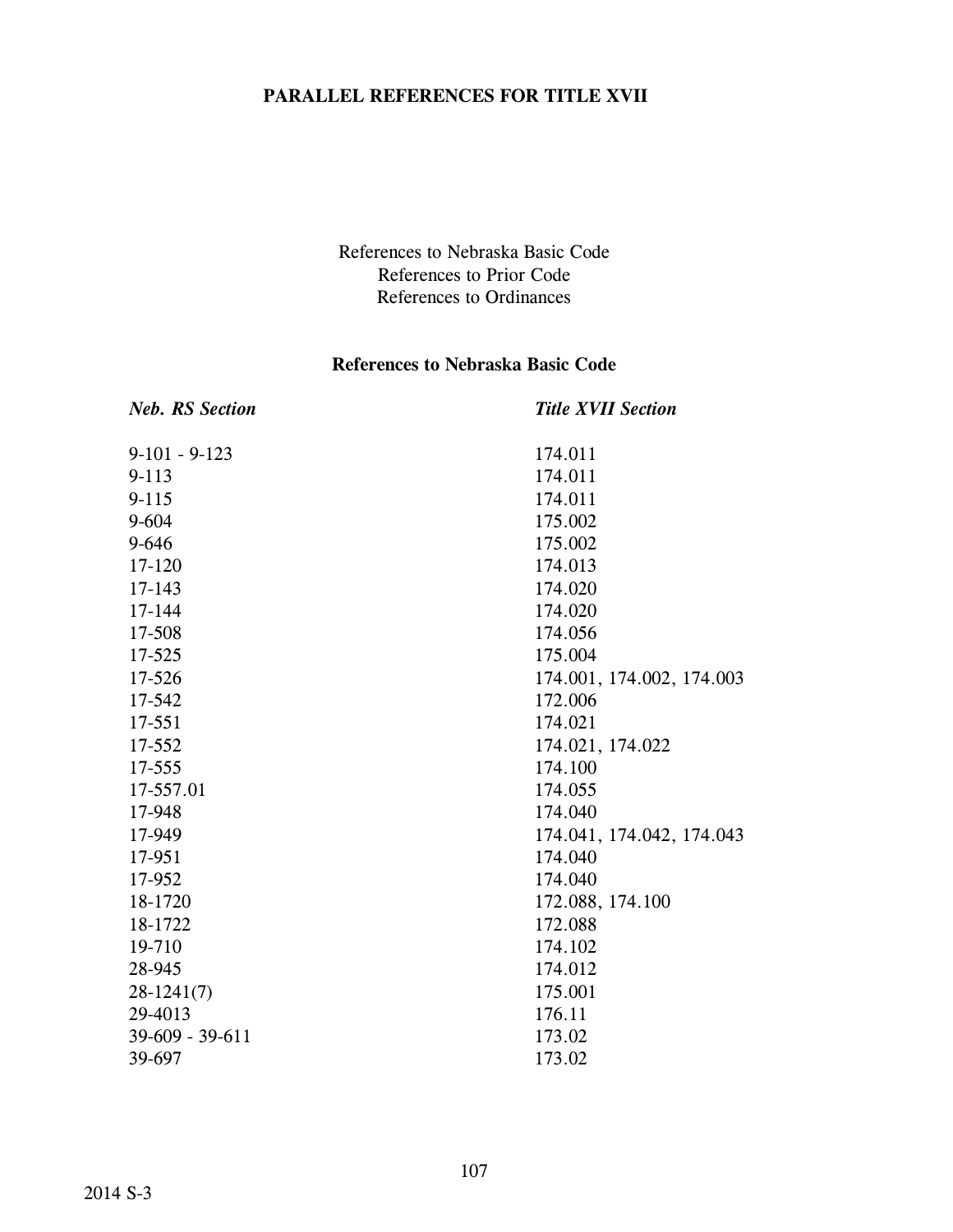| <b>Neb. RS Section</b> | <b>Code Section</b>                    |
|------------------------|----------------------------------------|
| 53-179                 | 175.005                                |
| 54-603                 | 174.001, 174.002                       |
| $60 - 126$             | 173.21, 173.61                         |
| 60-136                 | 174.100                                |
| 60-624                 | 173.20, 173.60                         |
| 60-699                 | 173.27, 173.49, 173.67                 |
| 60-4,126               | 173.43                                 |
| 60-6,355               | 173.20                                 |
| 60-6,356               | 173.21, 173.23, 173.45, 173.61, 173.63 |
| 60-6,358               | 173.24, 173.46, 173.64                 |
| 60-6,359               | 173.25, 173.47, 173.65                 |
| 60-6,360               | 173.26, 173.48, 173.66                 |
| 60-6,361               | 173.27, 173.49, 173.67                 |
| $71-1555 - 71-1568$    | 177.30                                 |
| $71-1555 - 71-1568.01$ | 177.31                                 |
| 71-1557                | 177.30, 177.31                         |
| 71-1908 - 71-1923      | 176.11                                 |
| 71-4412                | 174.001                                |
| Ch. 79                 | 176.11                                 |
| 81-1502                | 172.002                                |
|                        |                                        |

# **References to Prior Code**

| <b>Prior Code Section</b> | <b>Title XVII Section</b> |
|---------------------------|---------------------------|
| $1 - 510$                 | 171.01                    |
| 1-903                     | 171.02                    |
| $2 - 201$                 | 171.15                    |
| $2 - 204$                 | 171.16                    |
| $2 - 218$                 | 173.14                    |
| $3-101$                   | 172.001                   |
| $3 - 102$                 | 172.002                   |
| $3 - 103$                 | 172.003                   |
| $3-104$                   | 172.004                   |
| $3 - 105$                 | 172.005                   |
| $3-107$                   | 172.007                   |
| $3 - 108$                 | 172.008                   |
|                           |                           |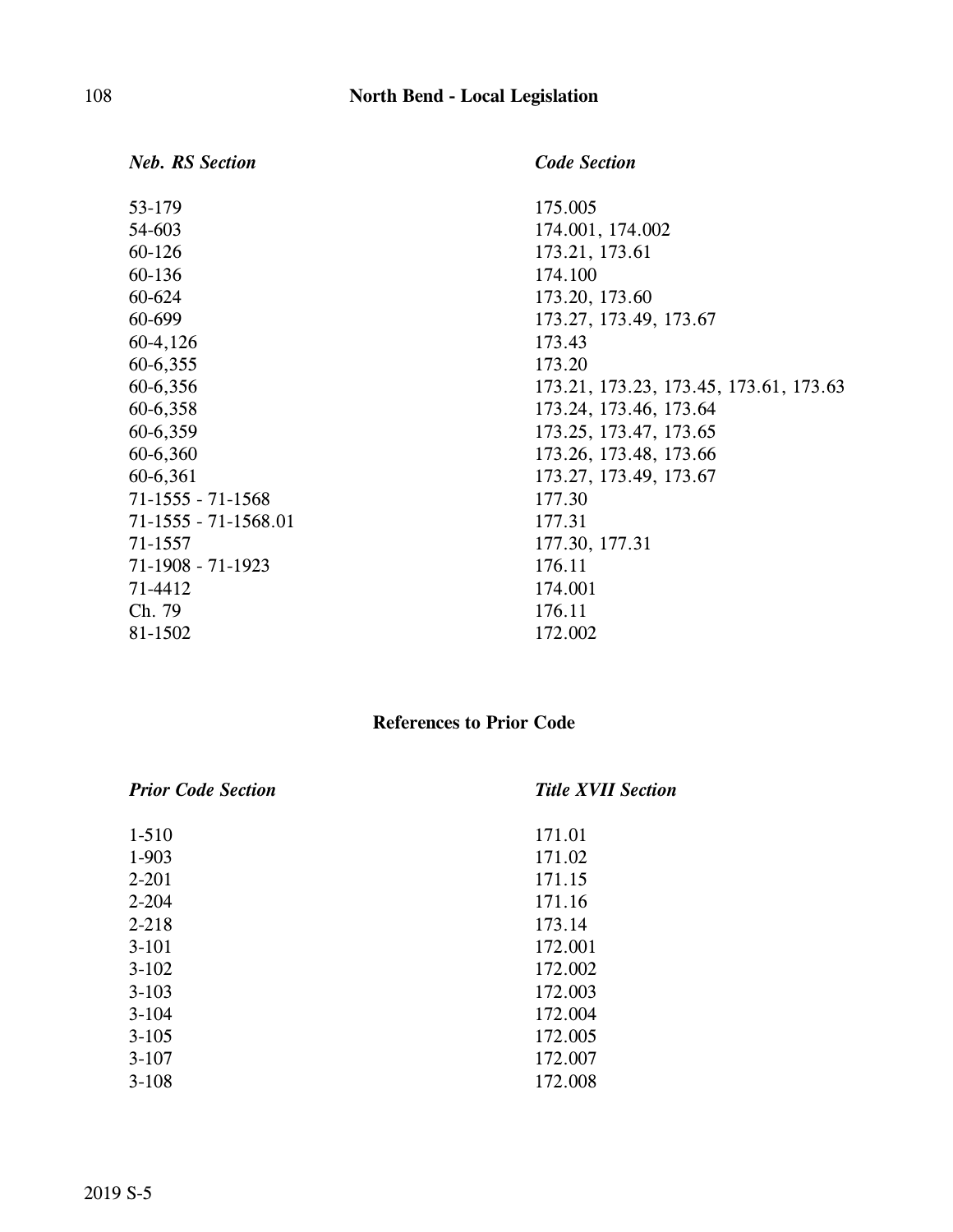| <b>Prior Code Section</b> | <b>Title XVII Section</b> |
|---------------------------|---------------------------|
| $3-109$                   | 172.009                   |
| $3-110$                   | 172.011                   |
| $3 - 111$                 | 172.012                   |
| $3-112$                   | 172.013                   |
| $3 - 113$                 | 172.014                   |
| $3 - 114$                 | 172.015                   |
| $3 - 115$                 | 172.016                   |
| $3-116$                   | 172.017                   |
|                           |                           |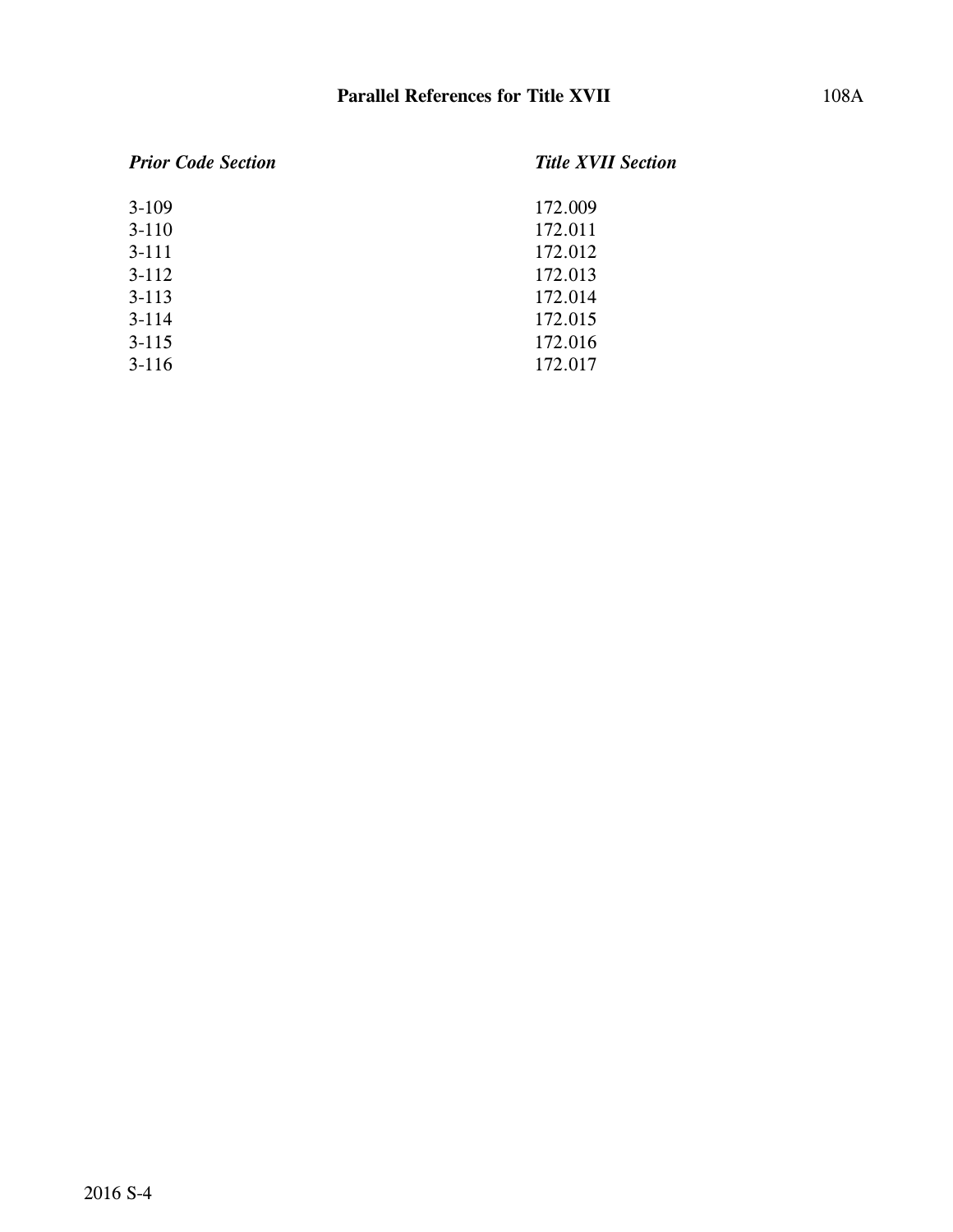| <b>Prior Code Section</b> | <b>Title XVII Section</b> |
|---------------------------|---------------------------|
| $3 - 117$                 | 172.018                   |
| $3 - 118$                 | 172.019                   |
| $3-119$                   | 172.020                   |
| $3 - 120$                 | 172.021                   |
| $3 - 121$                 | 172.022                   |
| $3-122$                   | 172.023                   |
| $3 - 123$                 | 172.024                   |
| $3 - 125$                 | 172.025                   |
| $3 - 126$                 | 172.026                   |
| $3 - 127$                 | 172.027                   |
| $3 - 128$                 | 172.028                   |
| $3 - 201$                 | 172.040                   |
| $3 - 202$                 | 172.041                   |
| $3 - 203$                 | 172.042                   |
| $3 - 204$                 | 172.043                   |
| $3 - 205$                 | 172.044                   |
| $3 - 206$                 | 172.045                   |
| $3 - 207$                 | 172.046                   |
| $3 - 208$                 | 172.047                   |
| $3 - 209$                 | 172.048                   |
| 3-209.01                  | 172.049                   |
| 3-209.02                  | 172.050                   |
| 3-209.03                  | 172.051                   |
| 3-209.04                  | 172.052                   |
| 3-209.05                  | 172.053                   |
| 3-209.07                  | 172.054                   |
| 3-209.08                  | 172.055                   |
| 3-209.09                  | 172.056                   |
| 3-209.11                  | 172.057                   |
| $3 - 210$                 | 172.058                   |
| $3 - 211$                 | 172.059                   |
| $3 - 212$                 | 172.060                   |
| $3 - 213$                 | 172.061                   |
| $3-214 - 3-219$           | 172.062                   |
| $3-220 - 3-228$           | 172.063                   |
| $3-229$                   | 172.064                   |
| $3 - 230$                 | 172.065                   |
| $3 - 231$                 | 172.066                   |
| $3 - 232$                 | 172.067                   |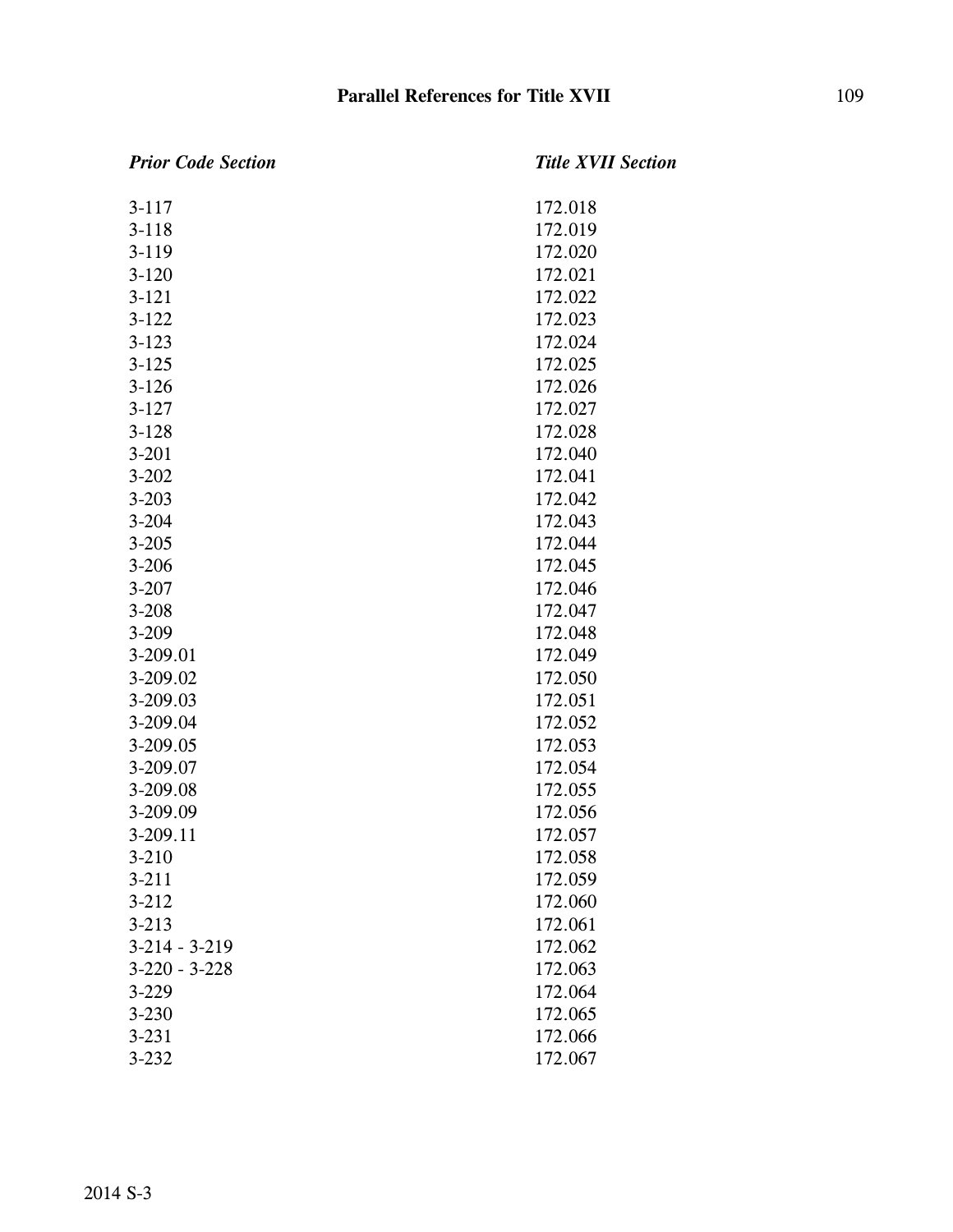| <b>Prior Code Section</b> | <b>Title XVII Section</b> |
|---------------------------|---------------------------|
| $3 - 233$                 | 172.068                   |
| $3 - 234$                 | 172.069                   |
| $3 - 235$                 | 172.070                   |
| $3 - 236 - 3 - 237$       | 172.071                   |
| $3-238 - 3-240$           | 172.072                   |
| $3 - 241$                 | 172.999                   |
| $3 - 601$                 | 174.040                   |
| $3 - 602$                 | 174.041                   |
| $3 - 603$                 | 174.042                   |
| $3 - 604$                 | 174.043                   |
| $4 - 401$                 | 172.085                   |
| $4 - 402$                 | 172.086                   |
| $4 - 403$                 | 172.087                   |
| 4-404                     | 172.999                   |
| $4 - 501$                 | 172.999                   |
| $4 - 502$                 | 172.088                   |
| $5 - 208$                 | 173.02                    |
| $5 - 210$                 | 173.10                    |
| $5 - 211$                 | 173.11                    |
| $5 - 214$                 | 173.12                    |
| $5 - 216$                 | 173.13                    |
| 5-316                     | 173.01                    |
| $6 - 101$                 | 174.001                   |
| $6 - 102$                 | 174.002                   |
| $6 - 110$                 | 174.003                   |
| $6 - 203$                 | 174.004                   |
| $6 - 204$                 | 174.005                   |
| 6-330                     | 176.01                    |
| 8-202                     | 174.055                   |
| 8-508                     | 174.065                   |
| 9-401                     | 177.30                    |
| 9-404                     | 177.31                    |
| 9-501                     | 177.03                    |
| $9 - 502$                 | 177.02                    |
| $9 - 601$                 | 177.05                    |
| 9-701                     | 177.01                    |
| 9-801                     | 177.04                    |
| 10-201                    | 175.060                   |
| 10-202                    | 175.061                   |
| $10-301 - 10-302$         | 174.010                   |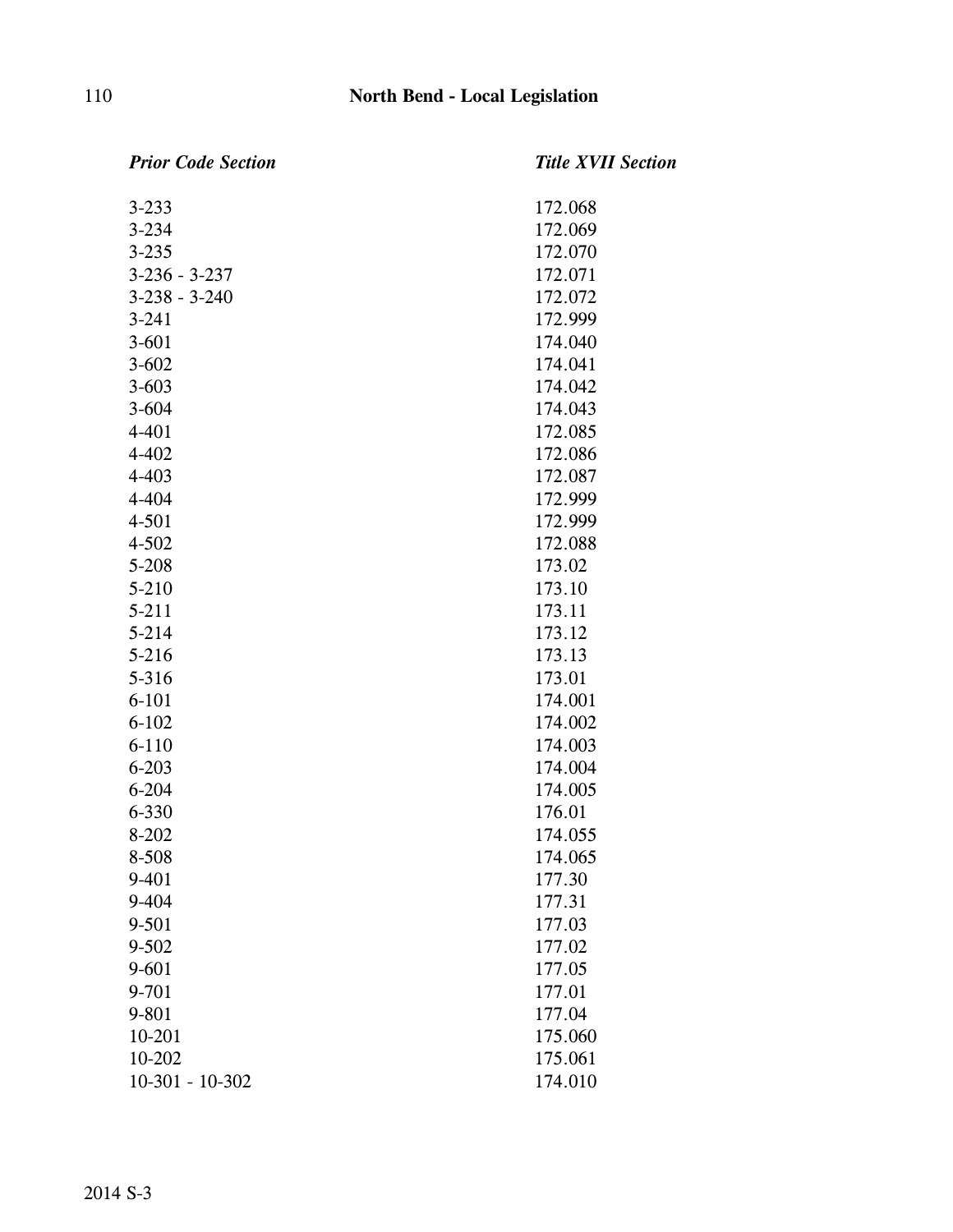### *Prior Code Section Title XVII Section* 10-303 - 10-306 174.011 10-307 - 10-308 174.012 10-309 - 10-311 174.013 10-405 - 10-406 175.003 10-407 177.40 10-408 177.41 10-409 177.42 10-410 177.43 10-411 177.44 10-412 177.45 10-413 177.46 10-414 177.47 10-415 177.48 10-416 177.49 10-417 174.020 10-418 174.021 10-419 174.022 10-420 175.001 10-510 175.046 10-511 175.047 10-518 175.045 10-520 175.015 10-521 175.016 10-522 175.017 10-523 175.018 10-524 175.019 10-525 175.020 10-526 175.021 10-527 175.022 10-528 175.023 10-529 175.024 10-530 175.025 10-531 175.026 10-532 175.027 10-533 175.028 10-534 175.029 10-535 175.030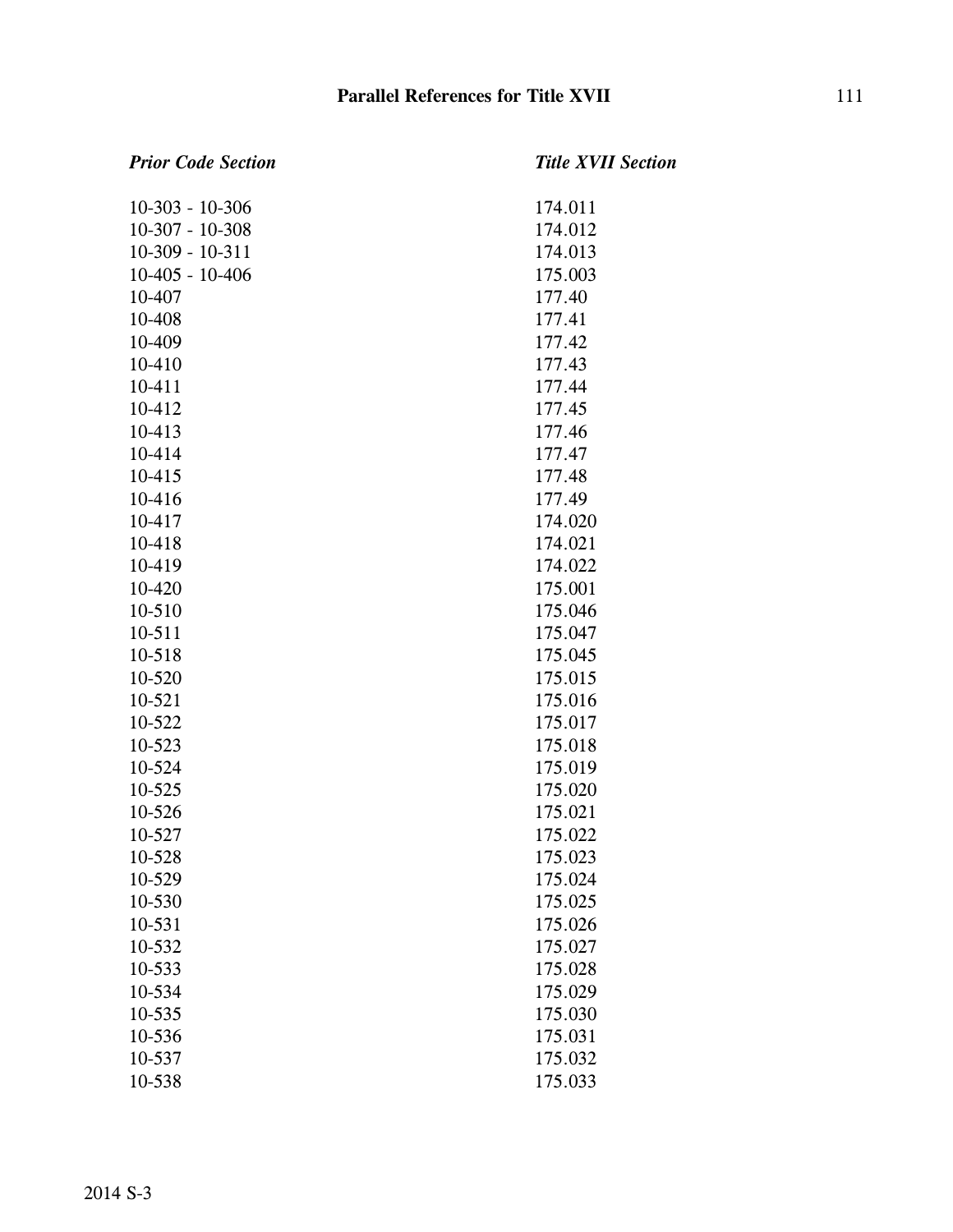| <b>Prior Code Section</b> | <b>Title XVII Section</b> |
|---------------------------|---------------------------|
| 10-539                    | 175.034                   |
| $10 - 540$                | 175.035                   |
| 10-541                    | 175.999                   |
| $10-542$                  | 175.036                   |
| 10-601                    | 175.004                   |
| $10-701 - 10-702$         | 175.002                   |
| $11 - 101$                | 177.22                    |
| $12 - 102$                | 177.21                    |
|                           |                           |

### **References to Ordinances**

| Ord. No. | <b>Date Passed</b> | <b>Code Section</b>                 |
|----------|--------------------|-------------------------------------|
| 452      | $7 - 19 - 05$      | 174.030                             |
| 456      | $11 - 1 - 05$      | 171.02                              |
| 462      | $5 - 2 - 06$       | 174.003, 174.999                    |
| 463      | $5 - 2 - 06$       | 176.10 - 176.12, 176.99             |
| 484      | $10-21-08$         | 171.02                              |
| 487      | 11-18-08           | 172.001 - 172.005, 172.007 -        |
|          |                    | 172.028, 172.040 - 172.072, 172.999 |
| 488      | $11 - 18 - 08$     | 172.029, 172.073, 174.075, 177.21   |
| 489      | $3-16-09$          | <b>Adopting Ordinance</b>           |
| 491      | $11 - 17 - 09$     | <b>Adopting Ordinance</b>           |
| 492      | $1-19-10$          | 174.056                             |
| 493      | $4 - 20 - 10$      | 177.70                              |
| 494      | $4 - 20 - 10$      | 177.20                              |
| 496      | $5 - 18 - 10$      | 175.005                             |
| 497      | $6 - 1 - 10$       | 174.080                             |
| 498      | $7 - 6 - 10$       | 175.005                             |
| 502      | $11 - 16 - 10$     | <b>Adopting Ordinance</b>           |
| 505      | $6 - 21 - 11$      | 177.20                              |
| 506      | $6 - 21 - 11$      | 177.20                              |
| 507      | $6 - 21 - 11$      | 177.20                              |
| 508      | $9 - 20 - 11$      | 177.20                              |
| 510      | $12 - 6 - 11$      | <b>Adopting Ordinance</b>           |